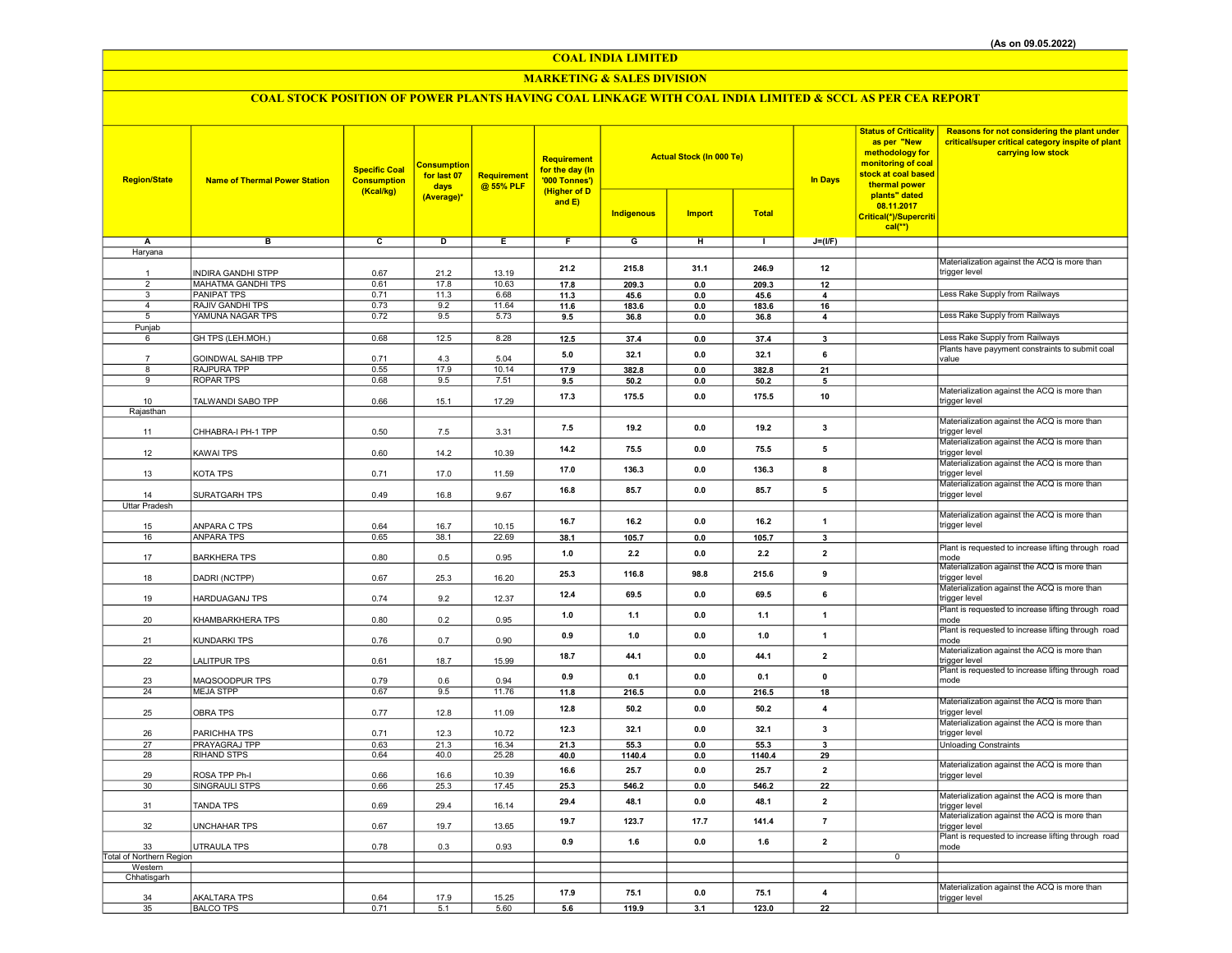#### COAL INDIA LIMITED

## MARKETING & SALES DIVISION

## COAL STOCK POSITION OF POWER PLANTS HAVING COAL LINKAGE WITH COAL INDIA LIMITED & SCCL AS PER CEA REPORT

| <b>Region/State</b> | <b>Name of Thermal Power Station</b>      | <b>Specific Coal</b><br><b>Consumption</b><br>(Kcal/kg) | <b>Consumption</b><br>for last 07<br>days<br>(Average)* | <b>Requirement</b><br>@ 55% PLF | <b>Requirement</b><br>for the day (In<br>'000 Tonnes')<br>(Higher of D<br>and E) | <b>Indigenous</b> | <b>Actual Stock (In 000 Te)</b><br><b>Import</b> | <b>Total</b> | <b>In Days</b>          | <b>Status of Criticality</b><br>as per "New<br>methodology for<br>monitoring of coal<br>stock at coal based<br>thermal power<br>plants" dated<br>08.11.2017<br>Critical(*)/Supercriti<br>$cal$ <sup>**</sup> ) | Reasons for not considering the plant under<br>critical/super critical category inspite of plant<br>carrying low stock |
|---------------------|-------------------------------------------|---------------------------------------------------------|---------------------------------------------------------|---------------------------------|----------------------------------------------------------------------------------|-------------------|--------------------------------------------------|--------------|-------------------------|----------------------------------------------------------------------------------------------------------------------------------------------------------------------------------------------------------------|------------------------------------------------------------------------------------------------------------------------|
| Α                   | в                                         | $\overline{c}$                                          | D                                                       | Е.                              | F.                                                                               | G                 | н                                                | л.           | $J=(I/F)$               |                                                                                                                                                                                                                |                                                                                                                        |
|                     |                                           |                                                         |                                                         |                                 | 5.1                                                                              | 5.1               | 0.0                                              | 5.1          | $\mathbf{1}$            |                                                                                                                                                                                                                | Materialization against the ACQ is more than                                                                           |
| 36                  | <b>BANDAKHAR TPP</b>                      | 0.71                                                    | 5.1                                                     | 2.81                            |                                                                                  |                   |                                                  |              |                         |                                                                                                                                                                                                                | trigger level                                                                                                          |
| 37<br>38            | <b>BARADARHA TPS</b><br><b>BHILAI TPS</b> | 0.77<br>0.76                                            | 20.3<br>7.8                                             | 12.25<br>5.01                   | 20.3                                                                             | 197.0             | 0.0                                              | 197.0        | 10                      |                                                                                                                                                                                                                |                                                                                                                        |
|                     |                                           |                                                         |                                                         |                                 | 7.8                                                                              | 103.4             | 0.0                                              | 103.4        | 13                      |                                                                                                                                                                                                                | Materialization against the ACQ is more than                                                                           |
| 39                  | <b>BINJKOTE TPP</b>                       | 0.75                                                    | 0.0                                                     | 5.95                            | 6.0                                                                              | 25.1              | 0.0                                              | 25.1         | $\overline{\mathbf{4}}$ |                                                                                                                                                                                                                | trigger level                                                                                                          |
| 40                  | <b>DSPM TPS</b>                           | 0.69                                                    | 8.8                                                     | 4.56                            | 8.8                                                                              | 33.2              | 0.0                                              | 33.2         | $\overline{4}$          |                                                                                                                                                                                                                |                                                                                                                        |
| 41                  | <b>KORBA STPS</b>                         | 0.67                                                    | 44.2                                                    | 22.94                           | 44.2                                                                             | 512.4             | 0.0                                              | 512.4        | 12                      |                                                                                                                                                                                                                |                                                                                                                        |
| 42                  | KORBA-WEST TPS                            | 0.78                                                    | 18.5                                                    | 13.79                           | 18.5                                                                             | 190.8             | 0.0                                              | 190.8        | 10                      |                                                                                                                                                                                                                |                                                                                                                        |
| 43                  | LARA TPP                                  | 0.66                                                    | 20.0                                                    | 13.92                           | 20.0                                                                             | 317.6             | 0.0                                              | 317.6        | 16                      |                                                                                                                                                                                                                |                                                                                                                        |
|                     |                                           |                                                         |                                                         |                                 | 6.3                                                                              | 11.6              | 0.0                                              | 11.6         | $\overline{2}$          |                                                                                                                                                                                                                | Materialization against the ACQ is more than                                                                           |
| 44                  | NAWAPARA TPP                              | 0.79                                                    | 0.5                                                     | 6.28                            |                                                                                  |                   |                                                  |              |                         |                                                                                                                                                                                                                | trigger level<br>Supply restricted considering high stock at their                                                     |
| 45                  | PATHADI TPP                               | 0.65                                                    | 4.7                                                     | 5.18                            | 5.2                                                                              | 50.5              | 0.0                                              | 50.5         | 10                      |                                                                                                                                                                                                                | end                                                                                                                    |
| 46                  | SIPAT STPS                                | 0.68                                                    | 28.9                                                    | 26.62                           | 28.9                                                                             | 577.3             | 0.0                                              | 577.3        | 20                      |                                                                                                                                                                                                                |                                                                                                                        |
|                     |                                           |                                                         |                                                         |                                 | 31.8                                                                             | 174.0             | 0.0                                              | 174.0        | 5                       |                                                                                                                                                                                                                | Materialization against the ACQ is more than                                                                           |
| 47                  | TAMNAR TPP                                | 0.84                                                    | 31.8                                                    | 26.52                           |                                                                                  |                   |                                                  |              |                         |                                                                                                                                                                                                                | trigger level                                                                                                          |
|                     |                                           |                                                         |                                                         |                                 | 14.4                                                                             | 124.0             | 0.0                                              | 124.0        | 9                       |                                                                                                                                                                                                                | Materialization against the ACQ is more than                                                                           |
| 48<br>Gujarat       | UCHPINDA TPP                              | 0.75                                                    | 14.4                                                    | 14.22                           |                                                                                  |                   |                                                  |              |                         |                                                                                                                                                                                                                | trigger level                                                                                                          |
|                     |                                           |                                                         |                                                         |                                 |                                                                                  |                   |                                                  |              |                         |                                                                                                                                                                                                                | Materialization against the ACQ is more than                                                                           |
| 49                  | <b>GANDHI NAGAR TPS</b>                   | 0.69                                                    | 9.3                                                     | 5.71                            | 9.3                                                                              | 31.1              | 0.0                                              | 31.1         | $\mathbf{3}$            |                                                                                                                                                                                                                | trigger level                                                                                                          |
| 50                  | SABARMATI (D-F STATIONS)                  | 0.57                                                    | 4.8                                                     | 2.74                            | 4.8                                                                              | 20.6              | 64.6                                             | 85.1         | #REF!                   |                                                                                                                                                                                                                |                                                                                                                        |
|                     |                                           |                                                         |                                                         |                                 |                                                                                  |                   |                                                  |              |                         |                                                                                                                                                                                                                | Materialization against the ACQ is more than                                                                           |
| 51                  | UKAI TPS                                  | 0.67                                                    | 12.7                                                    | 9.85                            | 12.7                                                                             | 47.6              | 0.0                                              | 47.6         | $\overline{4}$          |                                                                                                                                                                                                                | trigger level                                                                                                          |
|                     |                                           |                                                         |                                                         |                                 | 29.0                                                                             | 192.8             | 0.0                                              | 192.8        | $\overline{7}$          |                                                                                                                                                                                                                | Materialization against the ACQ is more than                                                                           |
| 52                  | <b>WANAKBORI TPS</b>                      | 0.67                                                    | 29.0                                                    | 20.22                           |                                                                                  |                   |                                                  |              |                         |                                                                                                                                                                                                                | trigger level                                                                                                          |
| Madhya Pradesh      |                                           |                                                         |                                                         |                                 |                                                                                  |                   |                                                  |              |                         |                                                                                                                                                                                                                |                                                                                                                        |
| 53                  | AMARKANTAK EXT TPS                        | 0.65                                                    | 2.9                                                     | 1.80                            | 2.9                                                                              | 50.7              | 0.0                                              | 50.7         | 17                      |                                                                                                                                                                                                                |                                                                                                                        |
| 54                  | <b>ANUPPUR TPP</b>                        | 0.65                                                    | 19.1                                                    | 10.31                           | 19.1                                                                             | 142.6             | 0.0                                              | 142.6        | $\overline{7}$          |                                                                                                                                                                                                                | Materialization against the ACQ is more than                                                                           |
| 55                  | <b>BINA TPS</b>                           | 0.74                                                    | 7.1                                                     | 4.88                            | 7.1                                                                              | 25.9              | 0.0                                              | 25.9         | $\overline{\mathbf{4}}$ |                                                                                                                                                                                                                | trigger level                                                                                                          |
|                     |                                           |                                                         |                                                         |                                 |                                                                                  |                   |                                                  |              |                         |                                                                                                                                                                                                                | Materialization against the ACQ is more than                                                                           |
| 56                  | GADARWARA TPP                             | 0.66                                                    | 21.6                                                    | 13.93                           | 21.6                                                                             | 104.9             | 8.4                                              | 113.2        | 5                       |                                                                                                                                                                                                                | trigger level                                                                                                          |
|                     |                                           |                                                         |                                                         |                                 | 10.4                                                                             | 144.0             | 118.5                                            | 262.5        | 25                      |                                                                                                                                                                                                                | Materialization against the ACQ is more than                                                                           |
| 57                  | KHARGONE STPP                             | 0.60                                                    | 9.5                                                     | 10.45                           |                                                                                  |                   |                                                  |              |                         |                                                                                                                                                                                                                | trigger level                                                                                                          |
| 58                  | SANJAY GANDHI TPS                         | 0.82                                                    | 14.6                                                    | 14.57                           | 14.6                                                                             | 38.6              | 0.0                                              | 38.6         | 3                       |                                                                                                                                                                                                                | Non payment of dues                                                                                                    |
| 59                  | SATPURA TPS                               | 0.67                                                    | 7.4                                                     | 11.79                           | 11.8                                                                             | 52.5              | 0.0                                              | 52.5         | 4                       |                                                                                                                                                                                                                | Non Payment of Dues<br>Materialization against the ACQ is more than                                                    |
| 60                  | <b>SEIONI TPP</b>                         | 0.64                                                    | 8.7                                                     | 5.06                            | 8.7                                                                              | 21.1              | 0.0                                              | 21.1         | $\overline{2}$          |                                                                                                                                                                                                                | trigger level                                                                                                          |
| 61                  | SHREE SINGAJI TPP                         | 0.71                                                    | 32.3                                                    | 23.50                           | 32.3                                                                             | 113.8             | 0.0                                              | 113.8        | 4                       |                                                                                                                                                                                                                | Non Payment of Dues                                                                                                    |
| 62                  | VINDHYACHAL STPS                          | 0.69                                                    | 66.5                                                    | 43.60                           | 66.5                                                                             | 1620.6            | 0.0                                              | 1620.6       | 24                      |                                                                                                                                                                                                                |                                                                                                                        |
| Maharashtra         |                                           |                                                         |                                                         |                                 |                                                                                  |                   |                                                  |              |                         |                                                                                                                                                                                                                |                                                                                                                        |
|                     |                                           |                                                         |                                                         |                                 | 19.7                                                                             | 31.0              | 0.0                                              | 31.0         | $\overline{2}$          |                                                                                                                                                                                                                | Materialization against the ACQ is more than                                                                           |
| 63                  | AMRAVATI TPS                              | 0.62                                                    | 19.7                                                    | 11.07                           |                                                                                  |                   |                                                  |              |                         |                                                                                                                                                                                                                | trigger level                                                                                                          |
| 64                  | <b>BHUSAWAL TPS</b>                       | 0.72                                                    | 17.0                                                    | 11.44                           | 17.0                                                                             | 44.5              | 0.0                                              | 44.5         | 3                       |                                                                                                                                                                                                                | Non payment of dues                                                                                                    |
| 65                  | <b>BUTIBORI TPP</b>                       | 0.67                                                    | 0.0                                                     | 5.31                            | 5.3                                                                              | 59.7              | 0.0                                              | 59.7         | 11                      |                                                                                                                                                                                                                |                                                                                                                        |
| 66                  | CHANDRAPUR(MAHARASHTRA) STPS              | 0.78                                                    | 39.5                                                    | 30.17                           | 39.5                                                                             | 267.7             | 0.0                                              | 267.7        | $\overline{7}$          |                                                                                                                                                                                                                | Non payment of dues                                                                                                    |
| 67                  | DAHANU TPS                                | 0.62                                                    | 6.7                                                     | 4.09                            | 6.7                                                                              | 1.8               | 0.0                                              | 1.8          | $\pmb{0}$               |                                                                                                                                                                                                                | Materialization against the ACQ is more than<br>trigger level                                                          |
|                     |                                           |                                                         |                                                         |                                 |                                                                                  |                   |                                                  |              |                         |                                                                                                                                                                                                                | Materialization against the ACQ is more than                                                                           |
| 68                  | DHARIWAL TPP                              | 0.67                                                    | 7.9                                                     | 5.34                            | 7.9                                                                              | 68.1              | 0.0                                              | 68.1         | 9                       |                                                                                                                                                                                                                | trigger level                                                                                                          |
|                     |                                           |                                                         |                                                         |                                 | 8.7                                                                              | 42.6              | 0.0                                              | 42.6         | 5                       |                                                                                                                                                                                                                | Materialization against the ACQ is more than                                                                           |
| 69                  | GMR WARORA TPS                            | 0.67                                                    | 8.7                                                     | 5.29                            |                                                                                  |                   |                                                  |              |                         |                                                                                                                                                                                                                | trigger level                                                                                                          |
|                     |                                           |                                                         |                                                         |                                 | 21.1                                                                             | 121.6             | 0.0                                              | 121.6        | 6                       |                                                                                                                                                                                                                | Materialization against the ACQ is more than                                                                           |
| 70                  | KHAPARKHEDA TPS                           | 0.89                                                    | 21.1<br>32.2                                            | 15.72                           |                                                                                  |                   |                                                  |              |                         |                                                                                                                                                                                                                | trigger level<br>Non payment of dues                                                                                   |
| 71                  | KORADI TPS                                | 0.76                                                    |                                                         | 22.08                           | 32.2                                                                             | 52.6              | 0.0                                              | 52.6         | $\mathbf{2}$            |                                                                                                                                                                                                                | Materialization against the ACQ is more than                                                                           |
| 72                  | <b>MAUDA TPS</b>                          | 0.70                                                    | 31.5                                                    | 21.29                           | 31.5                                                                             | 250               | 29.6                                             | 54.6         | $\overline{2}$          |                                                                                                                                                                                                                | trigger level                                                                                                          |
| 73                  | <b>NASIK TPS</b>                          | 0.81                                                    | 8.8                                                     | 6.72                            | 8.8                                                                              | 19.5              | 0.0                                              | 19.5         | $\overline{2}$          |                                                                                                                                                                                                                | Non payment of dues                                                                                                    |
| 74                  | <b>PARAS TPS</b>                          | 0.74                                                    | 6.1                                                     | 4.90                            | 6.1                                                                              | 51.0              | 0.0                                              | 51.0         | 8                       |                                                                                                                                                                                                                | Non payment of dues                                                                                                    |
| 75                  | <b>PARLITPS</b>                           | 0.67                                                    | 7.9                                                     | 6.65                            | 7.9                                                                              | 110.1             | 0.0                                              | 110.1        | 14                      |                                                                                                                                                                                                                | Non payment of dues                                                                                                    |
|                     |                                           |                                                         |                                                         |                                 |                                                                                  |                   |                                                  |              |                         |                                                                                                                                                                                                                | Materialization against the ACQ is more than                                                                           |
| 76                  | SOLAPUR STPS                              | 0.56                                                    | 17.4                                                    | 9.73                            | 17.4                                                                             | 27.3              | 19.7                                             | 47.0         | $\mathbf{3}$            |                                                                                                                                                                                                                | trigger level                                                                                                          |
|                     |                                           |                                                         |                                                         |                                 | 43.6                                                                             | 186.9             | 0.0                                              | 186.9        | $\overline{\mathbf{4}}$ |                                                                                                                                                                                                                | Materialization against the ACQ is more than                                                                           |
| 77                  | <b>TIRORA TPS</b>                         | 0.66                                                    | 43.6                                                    | 28.73                           |                                                                                  |                   |                                                  |              |                         |                                                                                                                                                                                                                | trigger level                                                                                                          |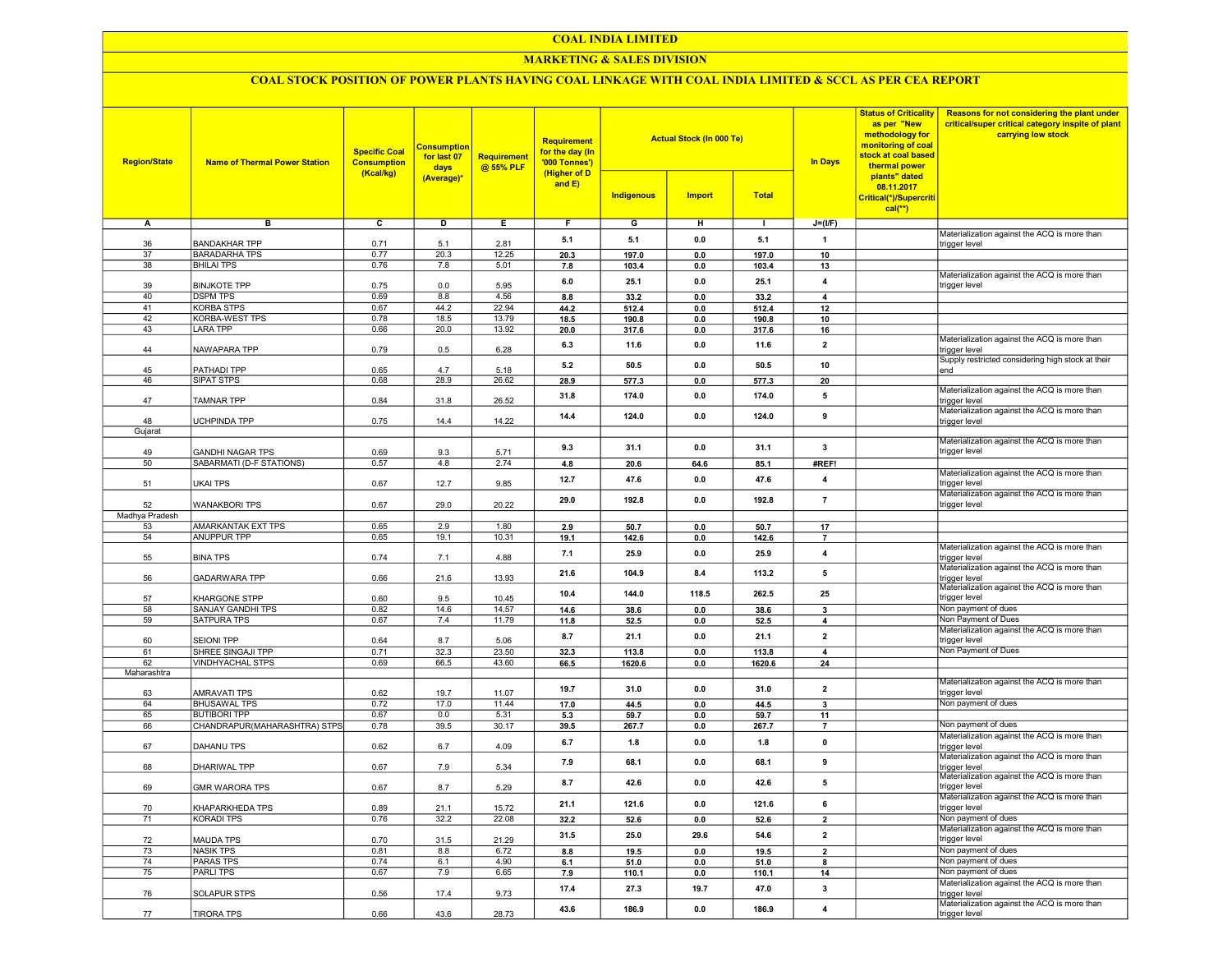#### COAL INDIA LIMITED

## MARKETING & SALES DIVISION

# COAL STOCK POSITION OF POWER PLANTS HAVING COAL LINKAGE WITH COAL INDIA LIMITED & SCCL AS PER CEA REPORT

| <b>Region/State</b>                 | <b>Name of Thermal Power Station</b> | <b>Specific Coal</b><br><b>Consumption</b><br>(Kcal/kg) | <b>Consumption</b><br>for last 07<br>days<br>(Average)* | Requirement<br>@ 55% PLF | <b>Requirement</b><br>for the day (In<br>'000 Tonnes')<br>(Higher of D<br>and $E$ ) |                   | <b>Actual Stock (In 000 Te)</b> |              | <b>In Days</b>           | <b>Status of Criticality</b><br>as per "New<br>methodology for<br>monitoring of coal<br>stock at coal based<br>thermal power<br>plants" dated<br>08.11.2017<br>Critical(*)/Supercriti<br>$cal(**)$ | Reasons for not considering the plant under<br>critical/super critical category inspite of plant<br>carrying low stock |
|-------------------------------------|--------------------------------------|---------------------------------------------------------|---------------------------------------------------------|--------------------------|-------------------------------------------------------------------------------------|-------------------|---------------------------------|--------------|--------------------------|----------------------------------------------------------------------------------------------------------------------------------------------------------------------------------------------------|------------------------------------------------------------------------------------------------------------------------|
|                                     |                                      |                                                         |                                                         |                          |                                                                                     | <b>Indigenous</b> | <b>Import</b>                   | <b>Total</b> |                          |                                                                                                                                                                                                    |                                                                                                                        |
| A                                   | B                                    | $\overline{c}$                                          | $\overline{\mathsf{D}}$                                 | Ε                        | F                                                                                   | G                 | н                               | $\mathbf{I}$ | $J=(I/F)$                |                                                                                                                                                                                                    |                                                                                                                        |
| 78                                  | WARDHA WARORA TPP                    | 0.66                                                    | 5.0                                                     | 4.71                     | 5.0                                                                                 | 138.8             | 0.0                             | 138.8        | 28                       |                                                                                                                                                                                                    |                                                                                                                        |
| Total of Western Region             |                                      |                                                         |                                                         |                          |                                                                                     |                   |                                 |              |                          | $\mathbf 0$                                                                                                                                                                                        |                                                                                                                        |
| Southern                            |                                      |                                                         |                                                         |                          |                                                                                     |                   |                                 |              |                          |                                                                                                                                                                                                    |                                                                                                                        |
| Andhra Pradesh                      |                                      |                                                         |                                                         |                          |                                                                                     |                   |                                 |              |                          |                                                                                                                                                                                                    |                                                                                                                        |
| 79                                  | DAMODARAM SANJEEVAIAH TPS            | 0.66                                                    | 12.2                                                    | 13.85                    | 13.8                                                                                | 99.1              | 0.0                             | 99.1         | $\overline{7}$           |                                                                                                                                                                                                    | Materialization against the ACQ is more than<br>trigger level                                                          |
| 80                                  | Dr. N.TATA RAO TPS                   | 0.77                                                    | 27.5                                                    | 17.90                    | 27.5                                                                                | 55.5              | 0.0                             | 55.5         | $\overline{2}$           |                                                                                                                                                                                                    | Materialization against the ACQ is more than<br>trigger level                                                          |
| 81                                  | PAINAMPURAM TPP                      | 0.59                                                    | 16.9                                                    | 10.21                    | 16.9                                                                                | 37.6              | 112.8                           | 150.4        | 9                        |                                                                                                                                                                                                    | Materialization against the ACQ is more than<br>trigger level<br>Materialization against the ACQ is more than          |
| 82                                  | RAYALASEEMA TPS                      | 0.76                                                    | 19.9                                                    | 16.60                    | 19.9                                                                                | 53.2              | 0.0                             | 53.2         | 3                        |                                                                                                                                                                                                    | trigger level                                                                                                          |
| 83                                  | SIMHADRI                             | 0.78                                                    | 32.3                                                    | 20.54                    | 32.3                                                                                | 207.2             | 45.0                            | 252.1        | 8                        |                                                                                                                                                                                                    | Materialization against the ACQ is more than<br>trigger level                                                          |
| 84                                  | SGPL TPP                             | 0.53                                                    | 17.0                                                    | 9.26                     | 17.0                                                                                | 4.5               | 209.8                           | 214.3        | 13                       |                                                                                                                                                                                                    | Materialization against the ACQ is more than<br>trigger level                                                          |
| 85                                  | <b>VIZAG TPP</b>                     | 0.67                                                    | 10.0                                                    | 9.20                     | 10.0                                                                                | 86.7              | 0.0                             | 86.7         | 9                        |                                                                                                                                                                                                    | Less Supply of rakes from Railways                                                                                     |
| Karnataka                           |                                      |                                                         |                                                         |                          |                                                                                     |                   |                                 |              |                          |                                                                                                                                                                                                    |                                                                                                                        |
| 86                                  | <b>BELLARY TPS</b>                   | 0.63                                                    | 20.4                                                    | 14.23                    | 20.4                                                                                | 41.6              | 0.0                             | 41.6         | $\overline{2}$           |                                                                                                                                                                                                    | Materialization against the ACQ is more than<br>trigger level                                                          |
| 87                                  | KUDGI STPP                           | 0.63                                                    | 21.3                                                    | 19.90                    | 21.3                                                                                | 74.9              | 35.2                            | 110.2        | 5                        |                                                                                                                                                                                                    | Materialization against the ACQ is more than<br>trigger level                                                          |
| 88                                  | RAICHUR TPS                          | 0.66                                                    | 19.5                                                    | 14.98                    | 19.5                                                                                | 75.4              | 0.0                             | 75.4         | $\overline{4}$           |                                                                                                                                                                                                    | Materialization against the ACQ is more than<br>trigger level                                                          |
| 89<br><b>Tamil Nadu</b>             | YERMARUS TPP                         | 0.62                                                    | 9.5                                                     | 13.09                    | 13.1                                                                                | 90.0              | 0.0                             | 90.0         | $\overline{7}$           |                                                                                                                                                                                                    | Materialization against the ACQ is more than<br>trigger level                                                          |
|                                     |                                      |                                                         |                                                         |                          |                                                                                     |                   |                                 |              |                          |                                                                                                                                                                                                    | Materialization against the ACQ is more than                                                                           |
| 90                                  | METTUR TPS                           | 0.81                                                    | 11.1                                                    | 8.98                     | 11.1                                                                                | 42.0              | 0.0                             | 42.0         | 4                        |                                                                                                                                                                                                    | trigger level                                                                                                          |
| 91                                  | METTUR TPS - II                      | 0.78                                                    | 8.1                                                     | 6.16                     | 8.1                                                                                 | 56.4              | 0.0                             | 56.4         | $\overline{\phantom{a}}$ |                                                                                                                                                                                                    | Materialization against the ACQ is more than<br>trigger level                                                          |
| 92                                  | NORTH CHENNAI TPS                    | 0.82                                                    | 28.1                                                    | 19.78                    | 28.1                                                                                | 56.1              | 0.0                             | 56.1         | $\overline{2}$           |                                                                                                                                                                                                    | Materialization against the ACQ is more than<br>trigger level                                                          |
| 93                                  | <b>TUTICORIN TPS</b>                 | 0.96                                                    | 9.3                                                     | 13.31                    | 13.3                                                                                | 50.0              | 0.0                             | 50.0         | 4                        |                                                                                                                                                                                                    | Materialization against the ACQ is more than<br>trigger level                                                          |
| 94                                  | <b>VALLUR TPP</b>                    | 0.72                                                    | 19.8                                                    | 14.26                    | 19.8                                                                                | 164.2             | 0.0                             | 164.2        | 8                        |                                                                                                                                                                                                    | Materialization against the ACQ is more than<br>trigger level                                                          |
| Telangana                           |                                      |                                                         |                                                         |                          |                                                                                     |                   |                                 |              |                          |                                                                                                                                                                                                    |                                                                                                                        |
| 95                                  | <b>BHADRADRI TPP</b>                 | 0.69                                                    | 10.7                                                    | 9.83                     | 10.7                                                                                | 90.2              | 0.0                             | 90.2         | 8                        |                                                                                                                                                                                                    |                                                                                                                        |
| 96                                  | KAKATIYA TPS                         | 0.57                                                    | 12.7                                                    | 8.33                     | 12.7                                                                                | 149.7             | 0.0                             | 149.7        | 12                       |                                                                                                                                                                                                    |                                                                                                                        |
| 97                                  | KOTHAGUDEM TPS (NEW)                 | 0.64                                                    | 13.9                                                    | 8.46                     | 13.9                                                                                | 108.4             | 0.0                             | 108.4        | 8                        |                                                                                                                                                                                                    |                                                                                                                        |
| 98                                  | KOTHAGUDEM TPS (STAGE-7)             | 0.50                                                    | 9.6                                                     | 5.23                     | 9.6                                                                                 | 40.5              | 0.0                             | 40.5         | 4                        |                                                                                                                                                                                                    |                                                                                                                        |
| 99                                  | RAMAGUNDEM STPS                      | 0.62                                                    | 34.2                                                    | 21.33                    | 34.2                                                                                | 118.1             | 0.0                             | 118.1        | 3                        |                                                                                                                                                                                                    |                                                                                                                        |
| 100                                 | RAMAGUNDEM-B TPS                     | 0.77                                                    | 0.1                                                     | 0.64                     | 0.6                                                                                 | 11.2              | 0.0                             | 11.2         | 18                       |                                                                                                                                                                                                    |                                                                                                                        |
| 101                                 | <b>SINGARENI TPP</b>                 | 0.58                                                    | 14.2                                                    | 9.12                     | 14.2                                                                                | 100.6             | 0.0                             | 100.6        | $\overline{7}$           | $\mathbf 0$                                                                                                                                                                                        |                                                                                                                        |
| Total of Southern Region<br>Eastern |                                      |                                                         |                                                         |                          |                                                                                     |                   |                                 |              |                          |                                                                                                                                                                                                    |                                                                                                                        |
| Bihar                               |                                      |                                                         |                                                         |                          |                                                                                     |                   |                                 |              |                          |                                                                                                                                                                                                    |                                                                                                                        |
| 102                                 | <b>BARAUNI TPS</b>                   | 0.63                                                    | 5.8                                                     | 5.90                     | 5.9                                                                                 | 69.5              | 0.0                             | 69.5         | 12                       |                                                                                                                                                                                                    |                                                                                                                        |
| 103                                 | <b>BARH I</b>                        | 0.67                                                    | 8.3                                                     | 5.84                     | 8.3                                                                                 | 69.3              | 0.0                             | 69.3         | 8                        |                                                                                                                                                                                                    |                                                                                                                        |
| 104                                 | <b>BARH II</b>                       | 0.67                                                    | 16.6                                                    | 11.67                    | 16.6                                                                                | 138.6             | 0.0                             | 138.6        | 8                        |                                                                                                                                                                                                    |                                                                                                                        |
| 105                                 | KAHALGAON TPS                        | 0.80                                                    | 38.3                                                    | 24.62                    | 38.3                                                                                | 144.6             | 7.9                             | 152.5        | $\overline{\mathbf{4}}$  |                                                                                                                                                                                                    | Materialization against the ACQ is more than<br>trigger level                                                          |
| 106                                 | MUZAFFARPUR TPS                      | 0.77                                                    | 5.8                                                     | 3.95                     | 5.8                                                                                 | 75.8              | 0.0                             | 75.8         | 13                       |                                                                                                                                                                                                    | Materialization against the ACQ is more than<br>trigger level                                                          |
| 107                                 | <b>NABINAGAR STPP</b>                | 0.58                                                    | 17.7                                                    | 15.21                    | 17.7                                                                                | 193.8             | 0.0                             | 193.8        | 11                       |                                                                                                                                                                                                    |                                                                                                                        |
| 108                                 | NABINAGAR TPP                        | 0.69                                                    | 16.4                                                    | 9.06                     | 16.4                                                                                | 49.7              | 0.0                             | 49.7         | $\mathbf{3}$             |                                                                                                                                                                                                    | Materialization against the ACQ is more than<br>trigger level                                                          |
| Jharkhand                           |                                      |                                                         |                                                         |                          |                                                                                     |                   |                                 |              |                          |                                                                                                                                                                                                    |                                                                                                                        |
| 109                                 | <b>BOKARO TPS 'A' EXP</b>            | 0.57                                                    | 6.4                                                     | 3.78                     | 6.4                                                                                 | 110.1             | 0 <sub>0</sub>                  | 110.1        | 17                       |                                                                                                                                                                                                    |                                                                                                                        |
| 110                                 | CHANDRAPURA(DVC) TPS                 | 0.61                                                    | 6.9                                                     | 4.06                     | 6.9                                                                                 | 133.5             | 11.2                            | 144.7        | 21                       |                                                                                                                                                                                                    |                                                                                                                        |
| 111                                 | <b>JOJOBERA TPS</b>                  | 0.69                                                    | 3.5                                                     | 2.18                     | 3.5                                                                                 | 46.6              | 0.0                             | 46.6         | 13                       |                                                                                                                                                                                                    |                                                                                                                        |
| 112                                 | <b>KODARMA TPP</b>                   | 0.62                                                    | 13.1                                                    | 8.23                     | 13.1                                                                                | 121.2             | 18.2                            | 139.4        | 11                       |                                                                                                                                                                                                    |                                                                                                                        |
| 113                                 | MAHADEV PRASAD STPP                  | 0.70                                                    | 6.9                                                     | 5.01                     | 6.9                                                                                 | 31.3              | 0.0                             | 31.3         | 5                        |                                                                                                                                                                                                    | Materialization against the ACQ is more than<br>trigger level                                                          |
| 114                                 | MAITHON RB TPP                       | 0.64                                                    | 10.5                                                    | 8.89                     | 10.5                                                                                | 221.4             | 0.0                             | 221.4        | 21                       |                                                                                                                                                                                                    |                                                                                                                        |